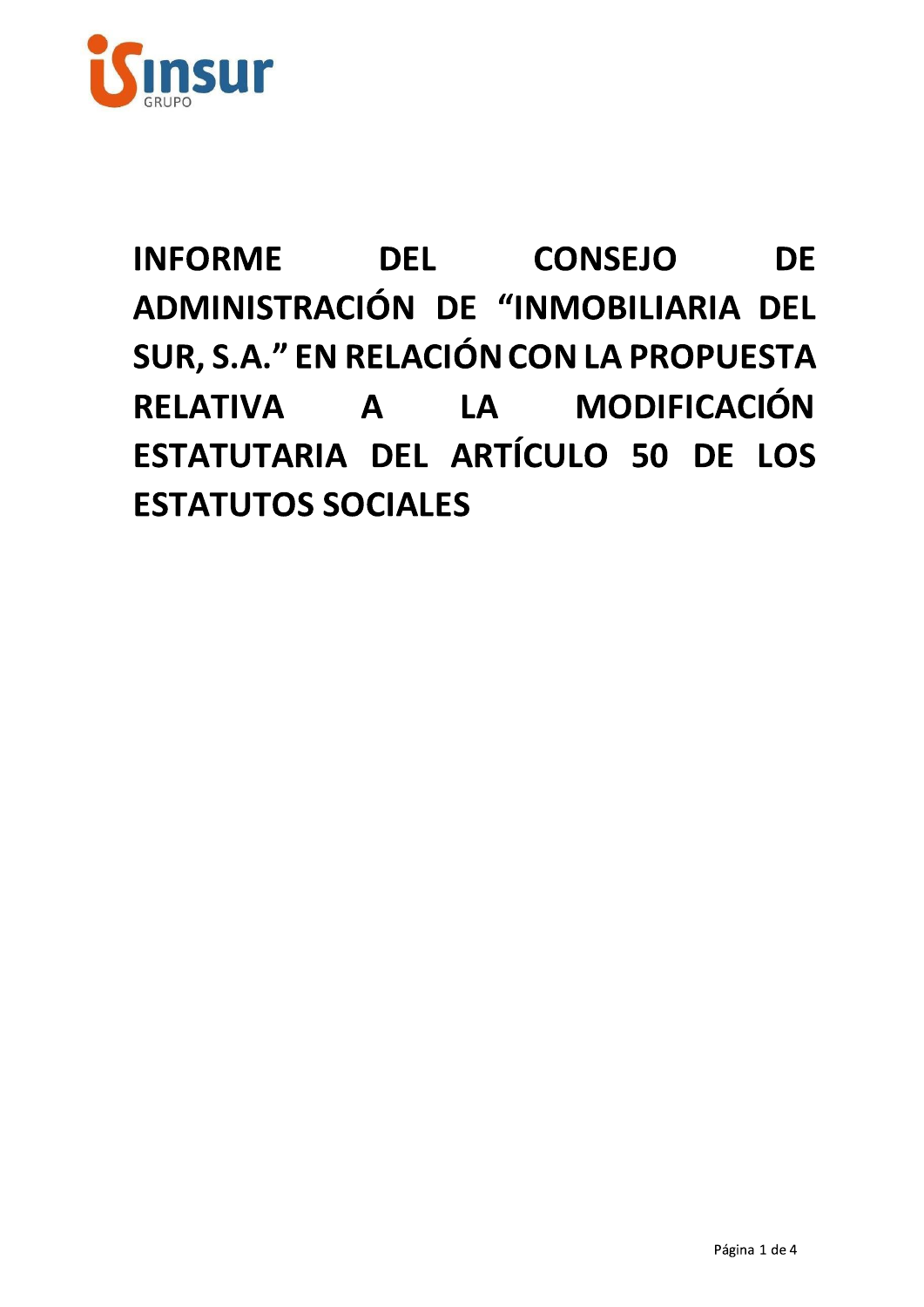

## INFORME DEL CONSEJO DE ADMINISTRACIÓN DE "INMOBILIARIA DEL SUR, S.A." EN RELACIÓN CON LA PROPUESTA RELATIVA A LA MODIFICACIÓN ESTATUTARIA DEL ARTÍCULO 50 DE LOS **ESTATUTOS SOCIALES.**

## I. Objeto del informe.-

El presente informe se emite por el Consejo de Administración de INMOBILIARIA DEL SUR, S.A. (en adelante, "INSUR" o la "Sociedad") de conformidad con lo previsto en el artículo 286 del RealDecreto Legislativo 1/2010, de 2 de julio, por el que se aprueba el texto refundido de la Ley de Sociedades de Capital para justificar la propuesta de acuerdo que se someten a la Junta General Ordinaria de accionistas bajo el punto 7º de su orden del día, relativo a la propuesta de adaptación del artículo 50 de los Estatutos Sociales a la Ley 5/2021, de 12 de abril, por la que se modifica el texto refundido de la Ley de Sociedades de Capital, aprobado por el Real el Real Decreto Legislativo 1/2010, de 2 de julio (en adelante, la "Ley 5/2021").

La adaptación estatutaria del artículo 50 se plantea para coordinarla con la Disposición Transitoria Primera de la Ley 5/2021, que obliga a las sociedades cotizadas a someter a aprobación en la primera junta general que se celebre con posterioridad a la entrada en vigor de la Ley 5/2021 una política de remuneraciones adaptada a la nueva redacción del artículo 529 novodecies y, por ello, se debe armonizar en consecuencia, el artículo 50 de los Estatutos Sociales relativo a la Política de Remuneraciones de los Consejeros.

En virtud de los referidos preceptos de la Ley de Sociedades de Capital, el Consejo de Administración de INSUR debe formular un informe con la justificación de la propuesta que se somete a la Junta General de Accionistas, en la medida en que la aprobación de la propuesta de acuerdo correspondientes al punto 7º del orden del día supone necesariamente la modificación de los Estatutos Sociales.

El presente informe contiene: (i) una exposición de la finalidad y justificación de la modificación estatutaria propuesta; y (ii) la propuesta de acuerdo a someter a la Junta General de accionistas.

### II. Justificación de las propuesta.-

### Propuesta modificación del artículo 50 de los Estatutos.-

Conforme a la redacción actual del artículo 50 de los Estatutos Sociales de INSUR, las políticas de remuneraciones que serán aprobadas por la Junta General mantendrán su vigencia durante los tres ejercicios siguientes a aquel en la que fue aprobada. Esto significaría que la nueva Política de Remuneraciones de Consejeros que será aprobada por la Junta General durante este ejercicio en orden a dar cumplimiento a la nueva redacción del artículo 529 novodecies y a la Disposición Transitoria Primera de la Ley 5/2021 entraría en vigor en el ejercicio 2023 hasta el 2025, y no con carácter retroactivo desde el ejercicio 2022 conforme establece la disposición transitoria primera de la Ley 5/2021.

En consecuencia con lo anterior, el Consejo de Administración de INSUR formula el presente informe para proponer una nueva redacción al artículo 50 de los Estatutos Sociales, para que la Política de Remuneraciones 2022-2024, aprobada en virtud de las modificaciones introducidas por el artículo 529 novodecies de la Ley 5/2021 entre en vigor con carácter retroactivo desde el ejercicio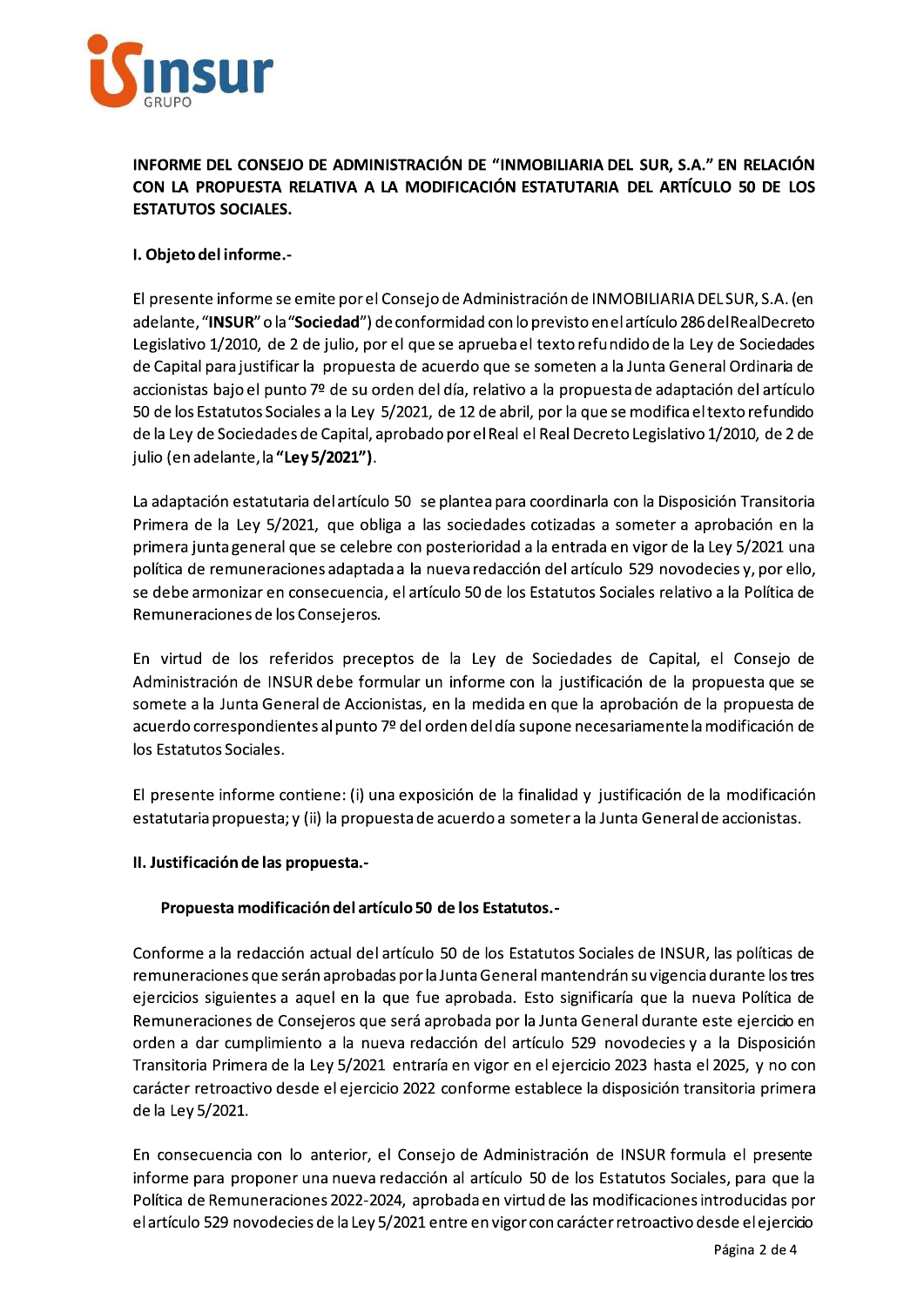

2022, en sustitución de la anterior Política 2021-2023.

### III. Propuestas de acuerdos a someter a la Junta General.-

#### Propuesta modificación del artículo 50 de los Estatutos.-

El texto íntegro de la propuesta de acuerdo, relativa a la modificación del artículo 50 de los Estatutos, que se somete a la Junta General Ordinaria de accionistas de INSUR es, en consonancia con lo expuesto en el presente informe, el siguiente:

"Modificar los Estatutos Sociales de la Sociedad para establecer la vigencia del Plan de Remuneraciones de los Consejeros desde el mismo ejercicio de su aprobación, quedando este redactado comosigue a continuación:

| Anterior Redacción                                                                                                                                                                                                                                                                                                                                                                                                                                                                                                                                                                                                      | Nueva redacción propuesta                                                                                                                                                                                                                                                                                                                                                                                                                                                                                                                                                                                                   |
|-------------------------------------------------------------------------------------------------------------------------------------------------------------------------------------------------------------------------------------------------------------------------------------------------------------------------------------------------------------------------------------------------------------------------------------------------------------------------------------------------------------------------------------------------------------------------------------------------------------------------|-----------------------------------------------------------------------------------------------------------------------------------------------------------------------------------------------------------------------------------------------------------------------------------------------------------------------------------------------------------------------------------------------------------------------------------------------------------------------------------------------------------------------------------------------------------------------------------------------------------------------------|
| <b>ARTÍCULO</b><br>$502$ .<br>Política<br>de<br>remuneraciones de los consejeros.-                                                                                                                                                                                                                                                                                                                                                                                                                                                                                                                                      | <b>ARTÍCULO</b><br>$50°$ .<br>Política<br>de<br>remuneraciones de los consejeros.-                                                                                                                                                                                                                                                                                                                                                                                                                                                                                                                                          |
| La política de remuneraciones de los<br>consejeros, que será motivada y deberá<br>acompañarse de un informe específico de la<br>Comisión<br>de<br>Nombramientos<br>v<br>Retribuciones se aprobará por la Junta<br>General cada tres (3) años como punto<br>separado del Orden del Día y mantendrá su<br>vigencia durante los tres<br>ejercicios<br>siguientes a aquel en que haya sido<br>aprobada. Cualquier modificación<br>$\overline{O}$<br>sustitución de la misma durante dicho plazo<br>requerirá la previa aprobación de la Junta<br>conforme al<br>procedimiento<br>General<br>establecido para su aprobación. | La política de remuneraciones de los<br>consejeros, que será motivada y deberá<br>acompañarse de un informe específico de<br>Comisión<br>de<br>Nombramientos<br>la<br>V<br>Retribuciones se aprobará por la Junta<br>General cada tres (3) años como punto<br>separado del Orden del Día y <b>mantendrá su</b><br>vigencia durante tres ejercicios. Cualquier<br>modificación o sustitución de la misma<br>durante dicho plazo requerirá la previa<br>aprobación de la Junta General conforme<br>al procedimiento establecido para su<br>aprobación.                                                                        |
| En caso de que el informe anual sobre<br>remuneraciones de los consejeros fuera<br>rechazado en la votación consultiva de la<br>Junta General Ordinaria, la política de<br>remuneraciones aplicable para el ejercicio<br>siguiente deberá someterse a la aprobación<br>de la Junta General con carácter previo a su<br>aplicación, aunque no hubiese transcurrido<br>el plazo de tres (3) años anteriormente<br>mencionado. Se exceptúan los supuestos en<br>que la política de remuneraciones se<br>hubiera aprobado en esa misma Junta<br>General Ordinaria.                                                          | En caso de que el informe anual sobre<br>remuneraciones de los consejeros fuera<br>rechazado en la votación consultiva de la<br>Junta General Ordinaria, la política de<br>remuneraciones aplicable para el ejercicio<br>siquiente<br>deberá<br>la<br>someterse<br>a<br>aprobación de la Junta General con<br>carácter previo a su aplicación, aunque no<br>hubiese transcurrido el plazo de tres (3)<br>anteriormente mencionado.<br>años<br>Se<br>exceptúan los supuestos en que la política<br>de remuneraciones se hubiera aprobado en<br>esa misma Junta General Ordinaria.<br>Cualquier remuneración que perciban los |
| Cualquier remuneración que perciban los                                                                                                                                                                                                                                                                                                                                                                                                                                                                                                                                                                                 | consejeros por el ejercicio o terminación de                                                                                                                                                                                                                                                                                                                                                                                                                                                                                                                                                                                |